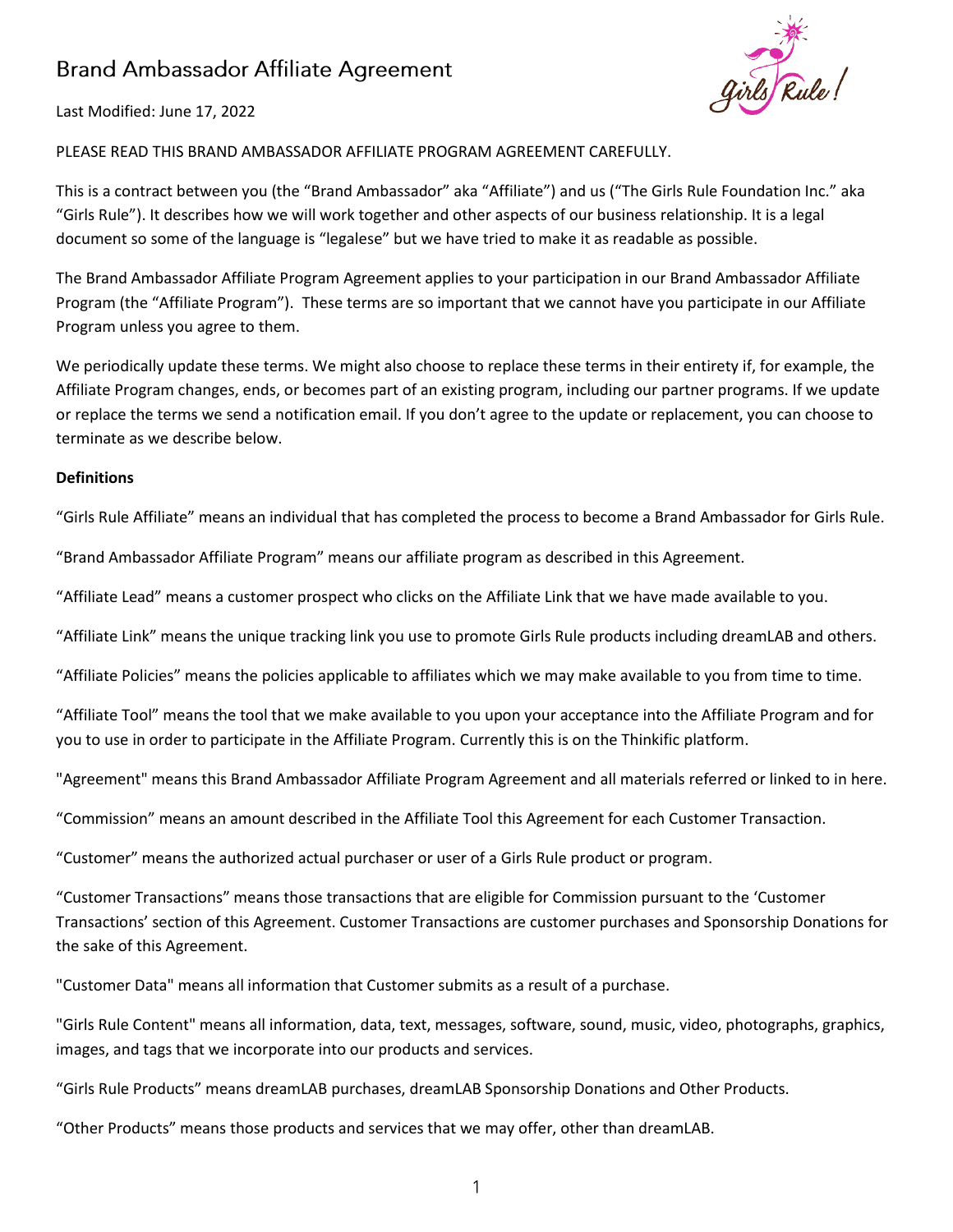"We", "us", "our", and "Girls Rule" means The Girls Rule Foundation Inc.

"You" and "Affiliate" means the party, other than Girls Rule, entering into this Agreement and participating in the Affiliate Program.

## **Non-Exclusivity**

This Agreement does not create an exclusive agreement between you and us. Both you and we will have the right to recommend similar products and services of third parties and to work with other parties in connection with the design, sale, installation, implementation and use of similar services and products of third parties.

## **Affiliate Acceptance**

Once you complete an application to become an Affiliate, we will review your application and may have a call with you before we notify you whether you have been accepted to participate in the Affiliate Program or not.

If we do not notify you that you are accepted to participate in the Affiliate Program within thirty (30) days from the date your application submission, your application is considered to be rejected.

If you are accepted to participate in the Affiliate Program, then upon notification of acceptance, the terms and conditions of this Agreement shall apply in full force and effect, until terminated, pursuant to the terms set forth below. Further, you will need to complete any enrollment criteria set out in the Brand Ambassador Welcome Kit, if applicable. Failure to complete any enrollment criteria within thirty (30) days of your acceptance will result in the immediate termination of this Agreement and you will no longer be able to participate in the Affiliate Program.

Your acceptance and participation in the Affiliate Program does not mean that you will be accepted into any other of our Girls Rule Programs.

You will comply with the terms and conditions of this Agreement at all times, including any applicable Program Policies.

# **Customer Transactions**

- 1. Affiliate Program Limits. We will pay you Commission as described in the Affiliate Tool (or if applicable, in the Program Policies and/or the 'Commission and Payment' section of this Agreement) for each new Customer who completes a purchase by clicking on an Affiliate Link made available by you, provided that you remain eligible to receive Commission pursuant to the terms of this Agreement. We will also pay you commission on Sponsorship Donations that are generated by you by email verification prior to the donation being made. You will receive a Commission payment for the initial Customer Transaction only, regardless of any additional purchases made by that customer. For example, if the initial Customer Transaction is for the purchase of a dreamLAB, and there is a subsequent purchase by that same customer for an additional dreamLABs, Affiliate will receive Commission for the initial user purchase only. The Affiliate will not be entitled to receive Commission on any additional purchases of Girls Rule Products by that same Customer.
- 2. Eligibility. To be eligible for Commission (i) an Affiliate Lead must be accepted and valid in accordance with the 'Acceptance and Validity' section, (ii) a Customer Transaction must have occurred, (iii) a Customer must remain a customer during the locking period. You are not eligible to receive Commission or any other compensation from us based on transactions for Other Products or if: (i) such compensation is disallowed or limited by federal, state or local law or regulation in the United States or the laws or regulations of your jurisdiction; (ii) the applicable Customer objects to or prohibits such compensation or excludes such compensation from its payments to us (iii) the Customer has paid or will pay such commissions, referral fees, or other compensation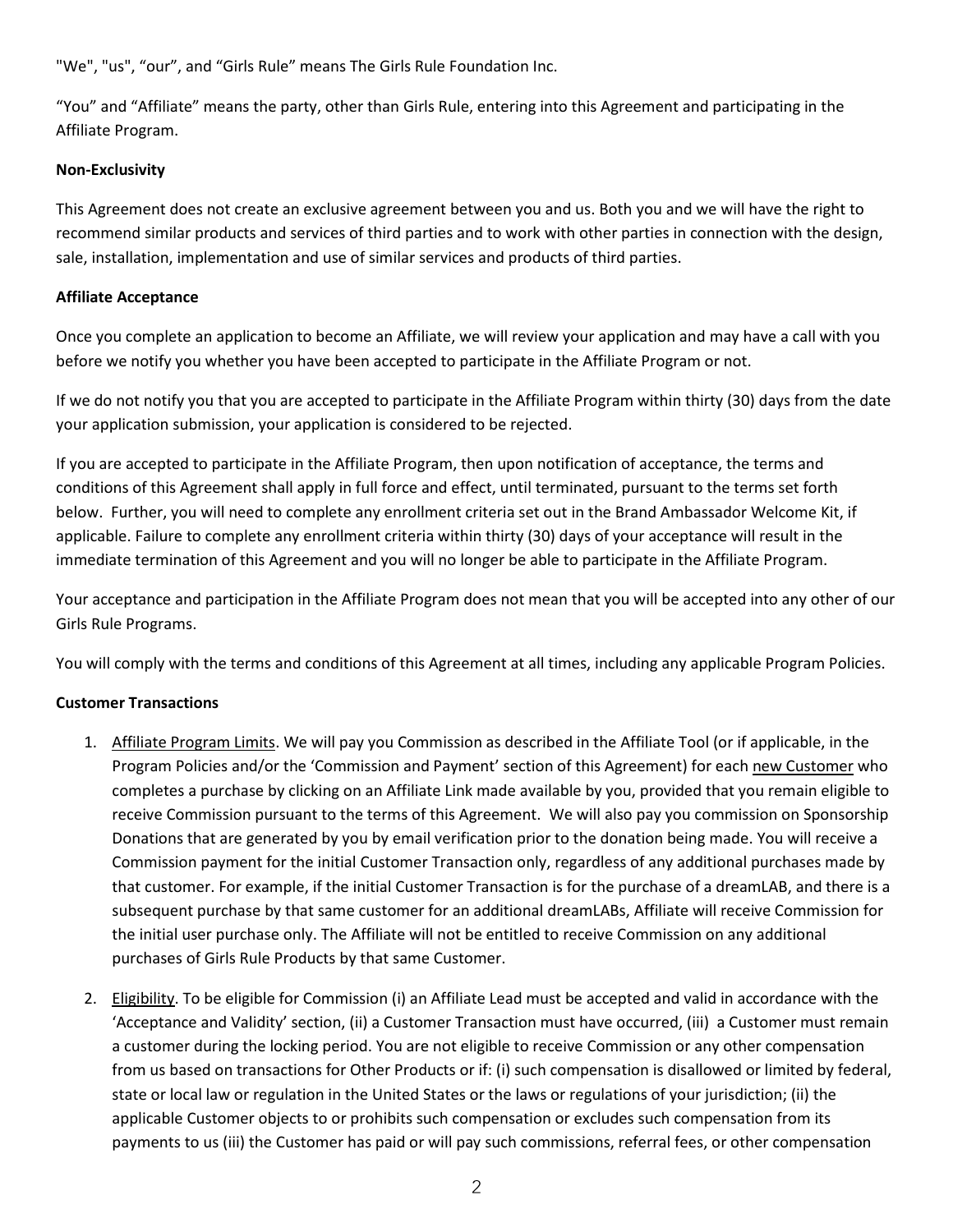directly to you, (iv) the Commission payment has been obtained by fraudulent means, misuse of the Affiliate Link, in violation of any Affiliate Program policies in this Agreement or any other document we may make available to you, misuse of the Affiliate Tool or by any other means that we deem to breach the spirit of the Affiliate Program. If at any point you are eligible to receive a revenue share payment or commission under another Program at Girls Rule, that payment amount will not change based on your participation in the Affiliate Program. We may discontinue Commission payments should any of the eligibility criteria set forth in this subsection fail to be met at any time.

3. Acceptance and Validity. You will only be eligible for a Commission payment for any Customer Transactions that derived from Affiliate Leads generated by the Affiliate Link that we make available to you, or an email stating that you generated a Sponsorship Donation prior to a completed donation, and are accepted by Girls Rule. An Affiliate Lead will be considered valid and accepted if, in our reasonable determination: (i) it is a new potential customer of ours, and (ii) is not, at the time of submission, one of our pre-existing customers. Notwithstanding the foregoing, we may choose not to accept an Affiliate Lead in our reasonable discretion. If an Affiliate Lead does not purchase a dreamLAB or other product within the time period described on the Affiliate Tool of their first click on the Affiliate Link, you will not be eligible for a Commission payment.

**The Affiliate Tool tracks visits to the platform by using cookies placed in the Affiliate Lead's browser and the Affiliate Link is recorded in the cookie, which lasts for 30 days. If that same Affiliate Lead returns at any point over the next 30 days, the cookie is not modified or updated; only the first visit is relevant. After 30 days, the cookie expires, and their next visit will create a new one, following the same rules. When that Affiliate Lead creates an actual account on your site, the Affiliate Tool check the cookie to see if they should be associated with an existing Affiliate.**

**In order for a Customer account to be associated with an Affiliate, they must have visited the purchase platform for the first time from that Affiliate's link. If the Affiliate Lead visited the platform previously on their own, without signing up, but returned within 30 days via an Affiliate link, they will not end up associated with that Affiliate. The Affiliate Lead does not need to make any purchases; the link between account and Affiliate is made as soon as the account is created, and persists indefinitely.** Finally, keep in mind that cookies are browser-specific, and the cookie will only be checked when the actual account is made.

An Affiliate Lead is not considered valid if it's first click on the Affiliate Link is after this Agreement has expired or terminated. Once we have received the Affiliate Lead information, we may elect to engage with the prospect directly, regardless of whether or not the Affiliate Lead is valid. If an Affiliate Lead is not valid then we may choose to maintain it in our database and we may choose to engage with such Affiliate Lead. Any engagement between Girls Rule and an Affiliate Lead will be at Girls Rule's discretion.

4. Commission and Payment. In order to receive payment under this Agreement, you must have: (i) agreed to the terms of this Agreement by completing the Brand Ambassador Application; (ii) completed all steps necessary to create your account in the Affiliate Tool in accordance with our directions, (iii) have a valid and up-to-date payment method in the Affiliate Tool with such account (iv) completed any and all required tax documentation in order to process any payments that may be owed to you.

Commission amounts are shown in the Affiliate Tool which you will have access to upon completion of the sign up process by both parties. Commissions are paid in United States dollars on a monthly basis via an online payment tool (such as PayPal or another online payment portal) and after the locking period of 5 business days after the purchase is completed by the Customer. We reserve the right to alter or change the Commission amount from time to time. Commissions are not paid for "leads", only purchases or completed donations. We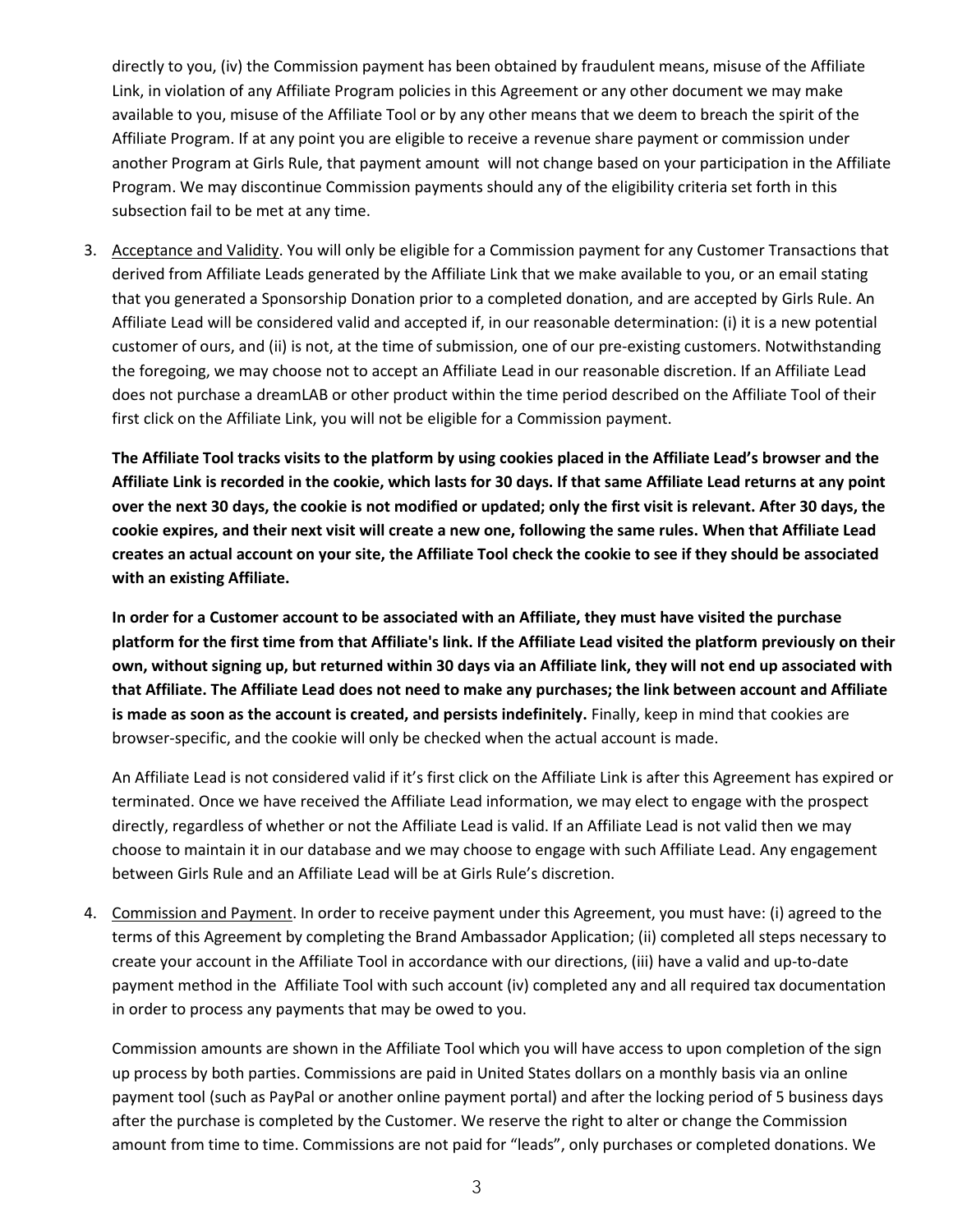will not pay more than one Commission payment or other similar referral fee on any given Customer Transaction (unless we choose to in our discretion).

You are responsible for payment of all taxes and fees (including bank fees) applicable to the Commission. All amounts payable by us to you are subject to offset by us against any amounts owed by you to us.

5. Requirements for Payment; Forfeiture. Notwithstanding the foregoing or anything to the contrary in this Agreement, if any of the requirements set forth in section 4 remain outstanding for six (6) months immediately following the close of a Customer Transaction, then your right to receive Commission arising from any and all Customer Transactions with the associated Customer will be forever forfeited (each, a "Forfeited Transaction"). We will have no obligation to pay you Commission associated with a Forfeited Transaction. Once you comply with all of the requirements in section 5(a)(i-iv), then you will be eligible to receive Commission on Customer Transactions, as long as these Customer Transactions do not involve the same Customer associated with a Forfeited Transaction.

## **Training and Support**

We may make available to you, without charge, various information and other resources as part of our Affiliate Program. If we make such resources available to you, you will encourage your sales representatives and/or other relevant personnel to participate in training and/or other certifications as we recommend and may make available to you from time-to-time. We may change or discontinue any or all parts of the Affiliate Program benefits or offerings at any time without notice.

## **Trademarks**

During the term of this Agreement, in the event that we make our trademark available to you, you may use our trademark as long as you follow the usage requirements in this section. You must: (i) only use the images of our trademark that we make available to you, without altering them in any way; (ii) only use our trademarks in connection with the Affiliate Program and this Agreement; (iii) comply with our style guide and usage guidelines; and (iv) immediately comply if we request that you discontinue use. You must not: (i) use our trademark, name or any of our materials in a misleading or disparaging way; (ii) use our trademark, name or any of our materials in a way that implies we endorse, sponsor or approve of your services or products; or (iii) use our trademark, name or any of our materials in violation of applicable law or in connection with an obscene, indecent, or unlawful topic or material.

## **Proprietary Rights**

1. Girls Rule's Proprietary Rights. No license to any products or services is granted by this Agreement. The Girls Rule Products are protected by intellectual property laws. The Girls Rule Products belong to and are the property of us or our licensors (if any). We retain all ownership rights in the Girls Rule Products. You agree not to copy, rent, lease, sell, distribute, or create derivative works based on the Girls Rule content, or the Girls Rule Products in whole or in part, by any means, except as expressly authorized in writing by us. If you wish to use Girls Rule content, you must comply with our Content Usage Guidelines, if applicable, or any other written or verbal instructions. Girls Rule, dreamLAB, the Girls Rule and Girls Rule related logos, and other marks that we use from time to time are our trademarks and you may not use them without our prior written permission, except as otherwise set forth in this Agreement.

We encourage all customers, affiliates and partners to comment on the Girls Rule Products and provide suggestions for improving them. You agree that all such comments and suggestions will be non-confidential and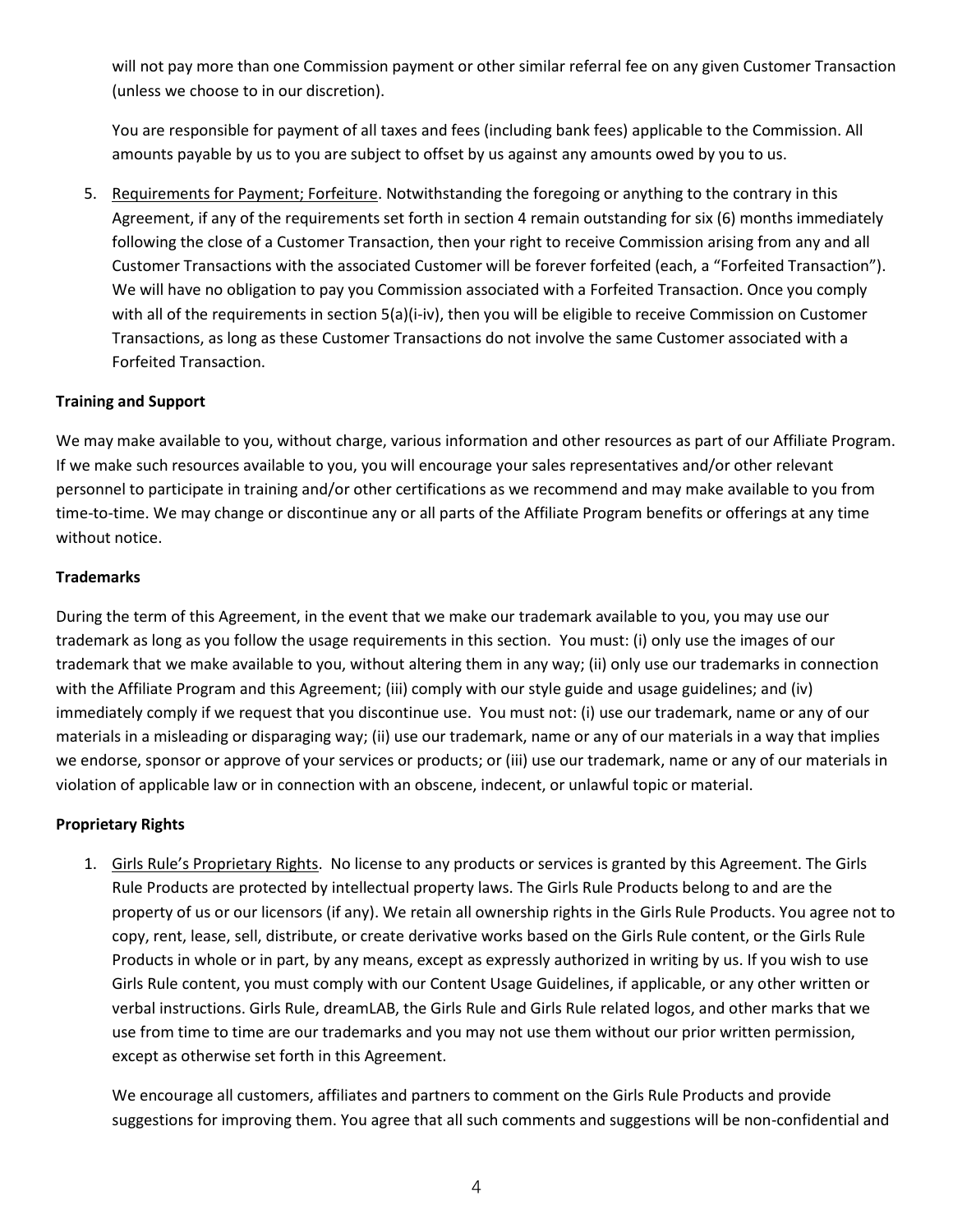that we own all rights to use and incorporate them into the Girls Rule Products or services without payment to you.

2. Customer's Proprietary Rights. As between you and Customer, Customer retains the right to access and use the Customer portal associated with the Girls Rule Products. For the avoidance of doubt, Customer will own and retain all rights to the Customer Data.

# **Confidentiality**

As used herein, "Confidential Information" means all confidential information disclosed by a party ("Disclosing Party") to the other party ("Receiving Party"), (i) whether orally or in writing, that is designated as confidential, and (ii) Girls Rule customer and prospect information, whether or not otherwise designated as confidential. Confidential Information does not include any information that (i) is or becomes generally known to the public without breach of any obligation owed to the Disclosing Party or (ii) was known to the Receiving Party prior to its disclosure by the Disclosing Party without breach of any obligation owed to the Disclosing Party. The Receiving Party shall: (i) protect the confidentiality of the Confidential Information of the Disclosing Party using the same degree of care that it uses with its own confidential information, but in no event less than reasonable care, (ii) not use any Confidential Information of the Disclosing Party for any purpose outside the scope of this Agreement, (iii) not disclose Confidential Information of the Disclosing Party to any third party, and (iv) limit access to Confidential Information of the Disclosing Party to its employees, contractors and agents. The Receiving Party may disclose Confidential Information of the Disclosing Party if required to do so under any federal, state, or local law, statute, rule or regulation, subpoena or legal process.

# **Opt Out and Unsubscribing**

You will comply promptly with all opt out, unsubscribe, delete, "do not call" and "do not send" requests. For the duration of this Agreement, you will establish and maintain systems and procedures appropriate to effectuate all opt out, unsubscribe, delete, "do not call" and "do not send" requests.

# **Term and Termination**

- 1. Term. This Agreement will apply for as long as you participate in the Affiliate Program, until terminated.
- 2. Termination Without Cause. Both you and we may terminate this Agreement on fifteen (15) days written notice to the other party.
- 3. Termination for Agreement Changes. If we update or replace the terms of this Agreement, you may terminate this Agreement on five (5) days written notice to us, provided that you send us written notice within ten (10) days after we send you notice of the change.
- 4. Termination for Cause. We may terminate this Agreement: (i) upon thirty (30) days' notice to you of a material breach if such breach remains uncured at the expiration of such period, (ii) upon fifteen (15) days notice to you of non-payment of any amount due to us if such amount remains unpaid at the expiration of such period, (iii) immediately, if you become the subject of a petition in bankruptcy or any other proceeding relating to insolvency, receivership, liquidation or assignment for the benefit of creditors, (iv) immediately, if you breach the terms applicable to your subscription with us (if you have one), including if you default on your payment obligations to us or our affiliate, or (v) immediately, if we determine that you are acting, or have acted, in a way that has or may negatively reflect on or affect us, our prospects, or our customers.
- 5. Effects of Expiration/Termination. Expiration of this Agreement, and termination of this Agreement: (i) without cause by us,(ii) by you with cause, (iii) by you according to the 'Termination for Agreement Changes' section,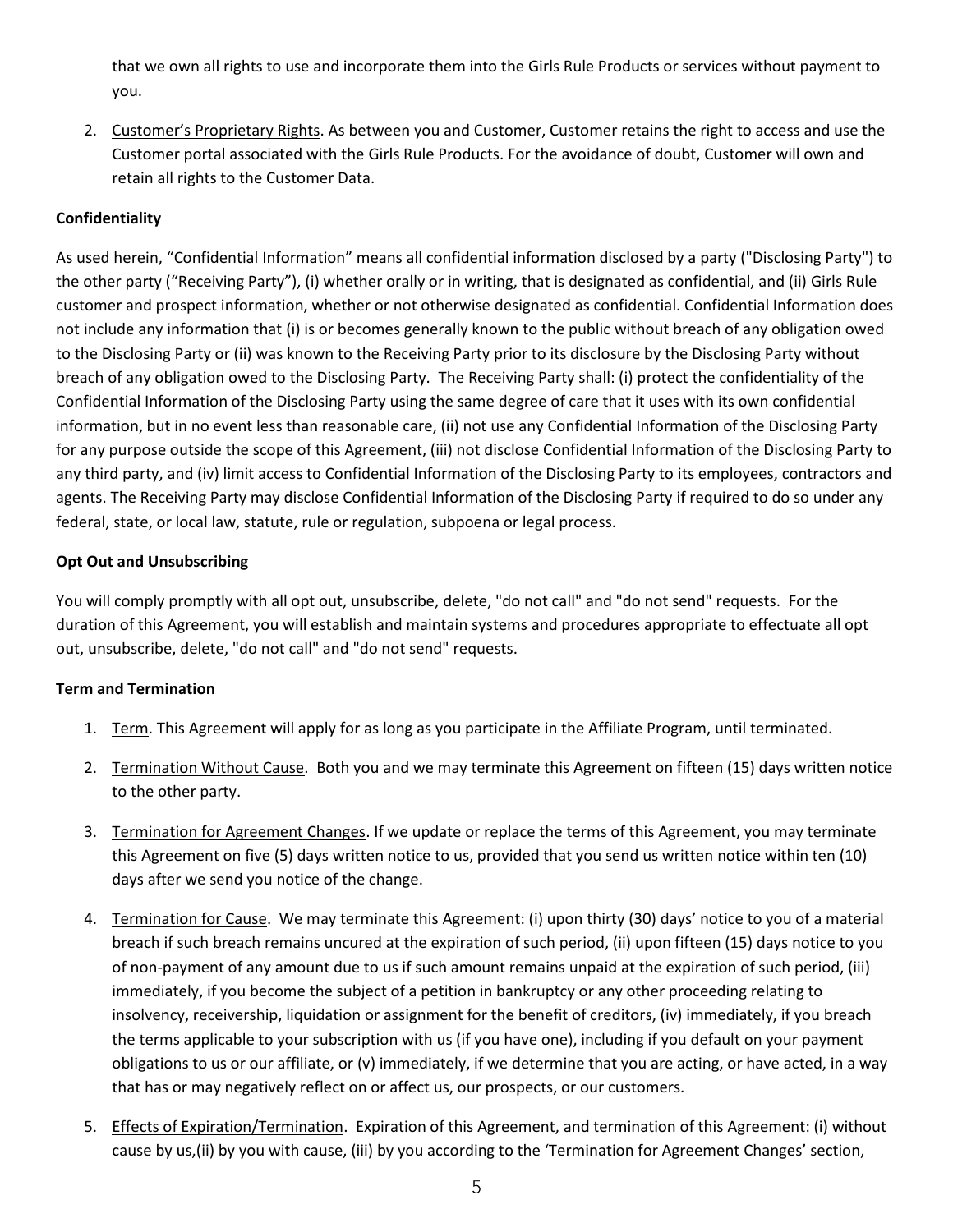shall not affect our obligation to pay you a Commission, so long as the related payment by the Customer Transaction is recognized by us within thirty (30) days after the date of such termination or expiration. We will not pay you fees on Customer Transactions recognized by us after thirty (30) days after the date of such termination or expiration set out above. Provided however, in the event of termination without cause by you, or for cause by us, our obligation to pay and your right to receive any Commission will terminate upon the date of such termination, regardless of whether you would have otherwise been eligible to receive Commission prior to the date of termination. Except as expressly set forth in this section, you are not eligible to receive a Commission payment after expiration or termination of this Agreement. Upon termination or expiration, you will discontinue all use of the Affiliate Tool that we make available to you for your participation in the Affiliate Program. Upon termination or expiration, an Affiliate Lead is not considered valid, and we may choose to maintain it in our database and engage with such a prospect.

Upon termination or expiration, you will immediately discontinue all use of our trademark and references to this Affiliate Program from your website(s) and other collateral. For the avoidance of doubt, termination or expiration of this Agreement shall not cause a Customer's subscription agreement to be terminated.

#### **Affiliate Representations and Warranties**

You represent and warrant that: (i) you have all sufficient rights and permissions to participate in the Affiliate Program and to provision Girls Rule with Affiliate Lead's for our use in sales and marketing efforts or as otherwise set forth in this Agreement, (ii) your participation in this Affiliate Program will not conflict with any of your existing agreements or arrangements; and (iii) you own or have sufficient rights to use and to grant to us our right to use the Affiliate Marks.

You further represent and warrant that: (i) you will ensure that you are compliant with any trade or regulatory requirements that may apply to your participation in the Affiliate Program (for example, by clearly stating you are a Girls Rule Affiliate on any website(s) you own where you make an Affiliate Link available); (ii) you will accurately provide in the Affiliate Tool all websites and domains you own where you intend to use Affiliate Links to generate Affiliate Leads; (iii) you will not purchase ads that direct to your site(s) or through an Affiliate Link that could be considered as competing with Girls Rule's own advertising, including, but not limited to, our branded keywords; (iv) you will not participate in cookie stuffing or pop-ups, false or misleading links are strictly prohibited; (v) you will not attempt to mask the referring URL information; (vi) you will not use your own Affiliate Link to purchase Girls Rule products for yourself; and (vii) you will not use any mechanisms to deliver leads other than through an intended consumer. This includes sourcing leads through compilations of personal data such as phonebooks, using fake redirects or other tools or automation devices to generate leads (including but not limited to robots, lframes, or hidden frames), or offering incentives to encourage purchases or signups.

## **Indemnification**

You will indemnify, defend and hold us harmless, at your expense, against any third-party claim, suit, action, or proceeding (each, an "Action") brought against us (and our officers, directors, employees, agents, service providers, licensors, and affiliates) by a third party not affiliated with us to the extent that such Action is based upon or arises out of (a) your participation in the Affiliate Program, (b) our use of the prospect data you provided us, (c) your noncompliance with or breach of this Agreement, (d) your use of the Affiliate Tool, or (e) our use of the Affiliate Marks. We will: notify you in writing within thirty (30) days of our becoming aware of any such claim; give you sole control of the defense or settlement of such a claim; and provide you (at your expense) with any and all information and assistance reasonably requested by you to handle the defense or settlement of the claim. You shall not accept any settlement that (i) imposes an obligation on us; (ii) requires us to make an admission; or (iii) imposes liability not covered by these indemnifications or places restrictions on us without our prior written consent.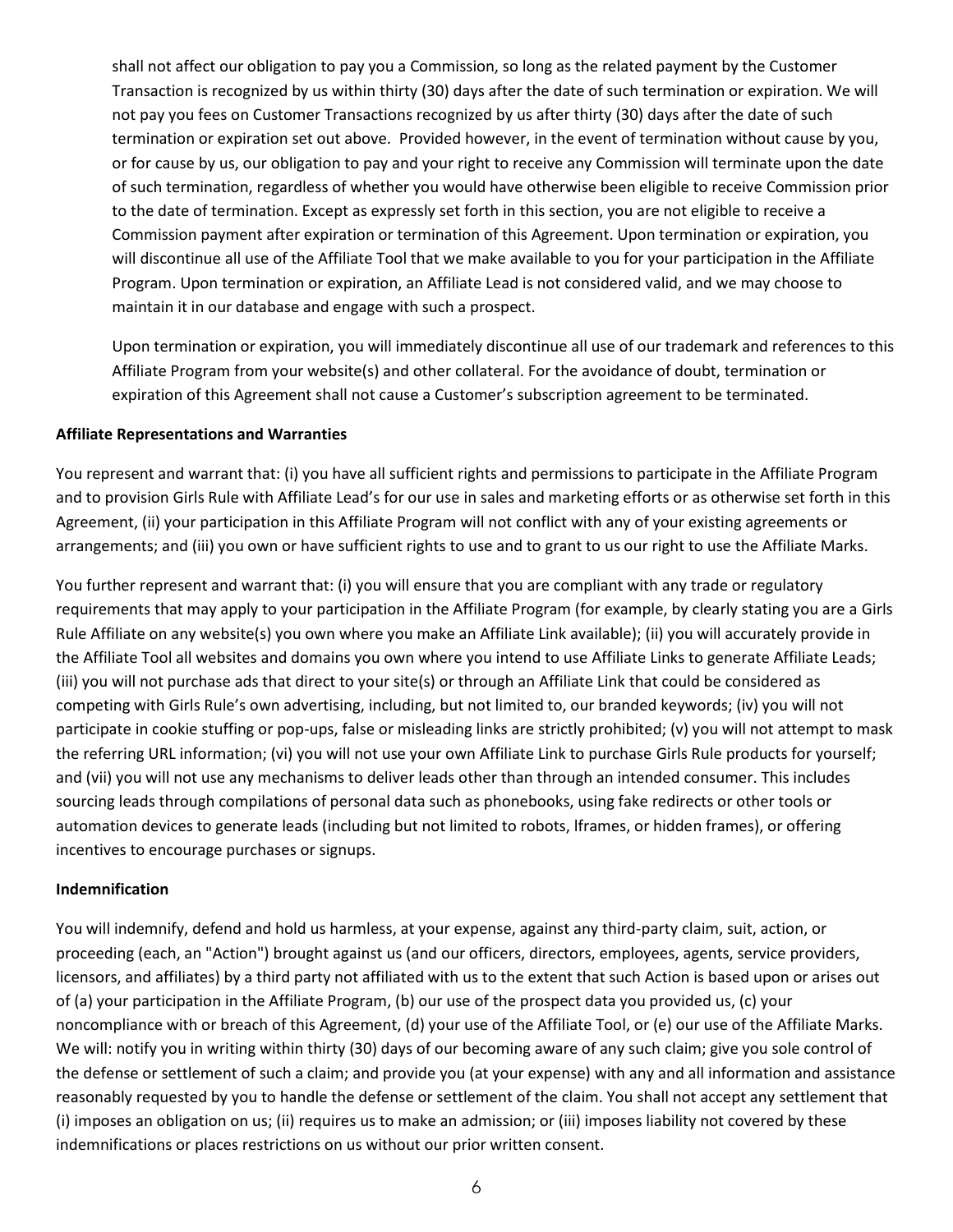## **Disclaimers; Limitations of Liability**

- 1. Disclaimer of Warranties. WE AND OUR AFFILIATED COMPANIES AND AGENTS MAKE NO REPRESENTATIONS OR WARRANTIES ABOUT THE SUITABILITY, RELIABILITY, AVAILABILITY, TIMELINESS, SECURITY OR ACCURACY OF THE GIRLS RULE PRODUCTS, GIRLS RULE CONTENT, THE AFFILIATE PROGRAM OR THE AFFILIATE TOOL FOR ANY PURPOSE. APPLICATION PROGRAMMING INTERFACES (APIs) AND THE AFFILIATE TOOL MAY NOT BE AVAILABLE AT ALL TIMES. TO THE EXTENT PERMITTED BY LAW, THE GIRLS RULE PRODUCTS AND AFFILIATE TOOL ARE PROVIDED "AS IS" WITHOUT WARRANTY OR CONDITION OF ANY KIND. WE DISCLAIM ALL WARRANTIES AND CONDITIONS OF ANY KIND WITH REGARD TO THE GIRLS RULE PRODUCTS AND THE AFFILIATE TOOL INCLUDING ALL IMPLIED WARRANTIES OR CONDITIONS OF MERCHANTABILITY, FITNESS FOR A PARTICULAR PURPOSE, TITLE AND NON-INFRINGEMENT.
- 2. No Indirect Damages. TO THE EXTENT PERMITTED BY LAW, IN NO EVENT SHALL EITHER PARTY BE LIABLE FOR ANY INDIRECT, PUNITIVE, OR CONSEQUENTIAL DAMAGES, INCLUDING LOST PROFITS OR BUSINESS OPPORTUNITIES.
- 3. Limitation of Liability. IF, NOTWITHSTANDING THE OTHER TERMS OF THIS AGREEMENT, WE ARE DETERMINED TO HAVE ANY LIABILITY TO YOU OR ANY THIRD PARTY, THE PARTIES AGREE THAT OUR AGGREGATE LIABILITY WILL BE LIMITED TO THE TOTAL COMMISSION AMOUNTS YOU HAVE ACTUALLY EARNED FOR THE RELATED CUSTOMER TRANSACTIONS IN THE TWELVE MONTH PERIOD PRECEDING THE EVENT GIVING RISE TO A CLAIM.
- 4. Affiliate Tool. WE DISCLAIM ALL LIABILITY WITH RESPECT TO THE AFFILIATE TOOL THAT YOU USE. WE DO NOT PROMISE TO MAKE THE AFFILIATE TOOL AVAILABLE TO YOU, AND WE MAY CHOOSE TO DO SO, OR NOT TO DO SO, IN OUR DISCRETION.
- 5. Cookie Duration. COOKIES USED AS PART OF THE AFFILIATE TOOL HAVE A SET DURATION. IF A POTENTIAL CUSTOMER CLEARS THEIR COOKIES DURING THIS PERIOD, GIRLS RULE SHALL NOT BE LIABLE FOR ANY COMMISSIONS THAT MAY HAVE BEEN OWED TO YOU.

# **General**

- 1. Amendment; No Waiver. We may update and change any part or all of this Agreement, including by replacing it in its entirety. If we update or change this Agreement, the updated Agreement will be made available to you via the Affiliate Tool and/or by email. The updated Agreement will become effective and binding on the next business day after we or the Affiliate Tool have notified you. When we change this Agreement, the "Last Modified" date above will be updated to reflect the date of the most recent version at [https://GirlsRuleFoundation.org/affiliate.](https://girlsrulefoundation.org/affiliate) We encourage you to review this Agreement periodically. If you don't agree to the update, change or replacement, you can choose to terminate as we describe above. No delay in exercising any right or remedy or failure to object will be a waiver of such right or remedy or any other right or remedy. A waiver on one occasion will not be a waiver of any right or remedy on any future occasion.
- 2. Applicable Law. This Agreement shall be governed by the laws of the State of Arizona, without regard to the conflict of laws provisions thereof. In the event either of us initiates an action in connection with this Agreement or any other dispute between the parties, the exclusive venue and jurisdiction of such action shall be in the state and federal courts in Phoenix, Arizona.
- 3. Force Majeure. Neither party will be responsible for failure or delay of performance if caused by: an act of war, hostility, or sabotage; act of God; electrical, internet, or telecommunication outage that is not caused by the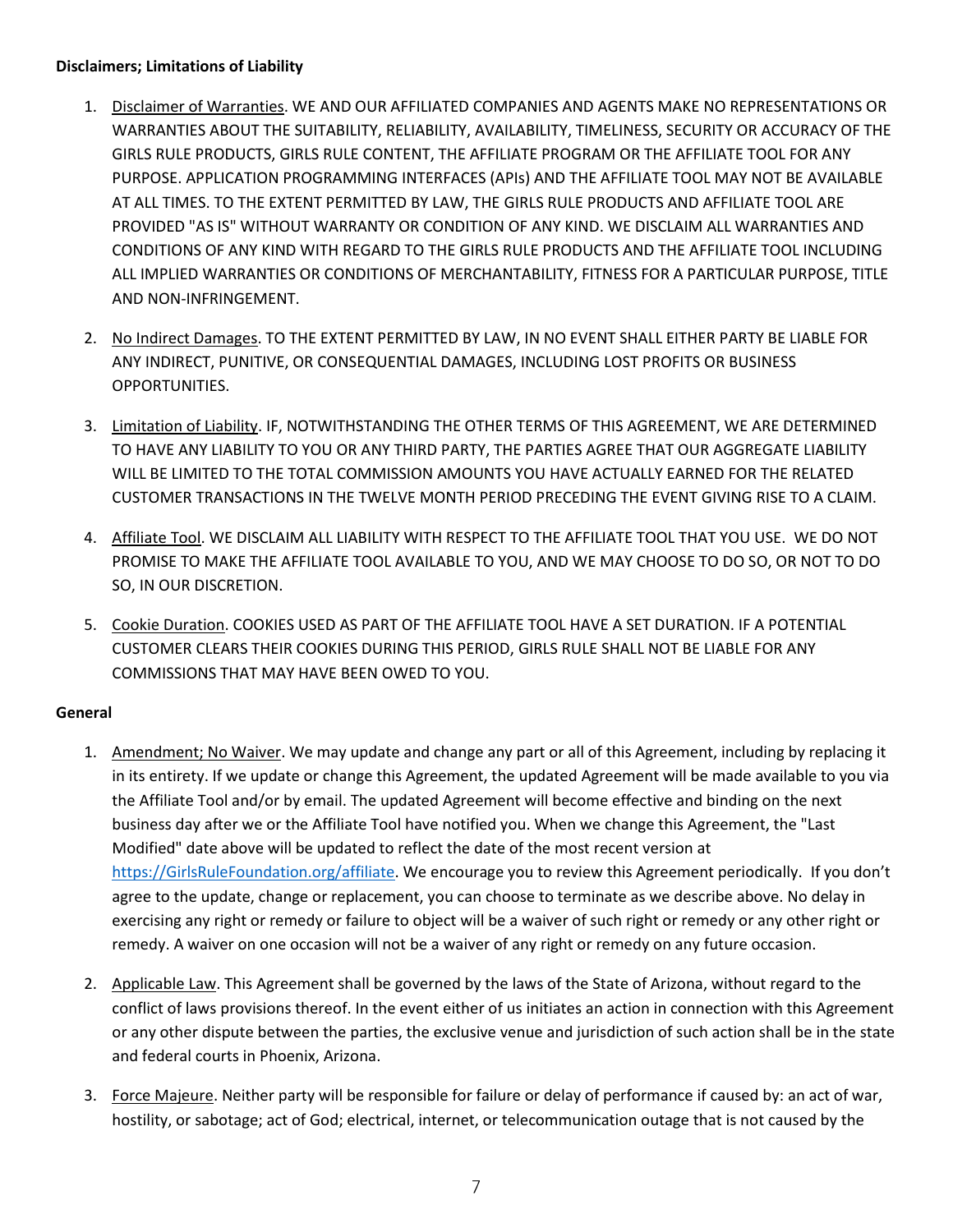obligated party; government restrictions; or other event outside the reasonable control of the obligated party. Each party will use reasonable efforts to mitigate the effect of a force majeure event.

- 4. Actions Permitted. Except for actions for nonpayment or breach of a party's proprietary rights, no action, regardless of form, arising out of or relating to this Agreement may be brought by either party more than one (1) year after the cause of action has accrued.
- 5. Relationship of the Parties. Both you and we agree that no joint venture, partnership, employment, or agency relationship exists between you and us as a result of this Agreement.
- 6. Compliance with Applicable Laws. You shall comply, and shall ensure that any third parties performing sales or referral activities on your behalf comply, with all applicable foreign and domestic laws (including without limitation export laws and laws applicable to sending of unsolicited email), governmental regulations, ordinances, and judicial administrative orders. You shall not engage in any deceptive, misleading, illegal or unethical marketing activities, or activities that otherwise may be detrimental to us, our customers, or to the public. Export laws and regulations of the United States and any other relevant local export laws and regulations may apply to the Girls Rule Products. You will comply with the sanctions programs administered by the Office of Foreign Assets Control (OFAC) of the US Department of the Treasury. You will not directly or indirectly export, re-export, or transfer the Girls Rule Products to prohibited countries or individuals or permit use of the Girls Rule Products by prohibited countries or individuals.
- 7. Severability. If any part of this Agreement is determined to be invalid or unenforceable by applicable law, then the invalid or unenforceable provision will be deemed superseded by a valid, enforceable provision that most closely matches the intent of the original provision and the remainder of this Agreement will continue in effect.
- 8. Notices. Notice will be sent to the contact address set forth herein (as such may be changed by notice given to the other party), and will be deemed delivered as of the date of actual receipt. To Girls Rule: Girls Rule, 4802 E. Ray Road #25 Phoenix, AZ 85044, U.S.A. To you: your address as provided in our affiliate account information for you. We may give electronic notices specific to you by email to your e-mail address(es) on record in our account information for you. We may give notice to you by telephone calls to the telephone numbers on record in our account information for you.
- 9. Entire Agreement. This Agreement is the entire agreement between us for the Affiliate Program and supersedes all other proposals and agreements, whether electronic, oral or written, between us. We object to and reject any additional or different terms proposed by you, including those contained in your purchase order, acceptance or website. Our obligations are not contingent on the delivery of any future functionality or features of the Girls Rule Products or dependent on any oral or written public comments made by us regarding future functionality or features of the Girls Rule Products. It is the express wish of both you and us that this Agreement and all related documents be drawn up in English. We might make versions of this Agreement available in languages other than English. If we do, the English version of this Agreement will govern our relationship and the translated version is provided for convenience only and will not be interpreted to modify the English version of this Agreement.
- 10. Assignment. You will not assign or transfer this Agreement, including any assignment or transfer by reason of merger, reorganization, sale of all or substantially all of its assets, change of control or operation of law, without our prior written consent. We may assign this Agreement to any affiliate or in the event of merger, reorganization, sale of all or substantially all of our assets, change of control or operation of law.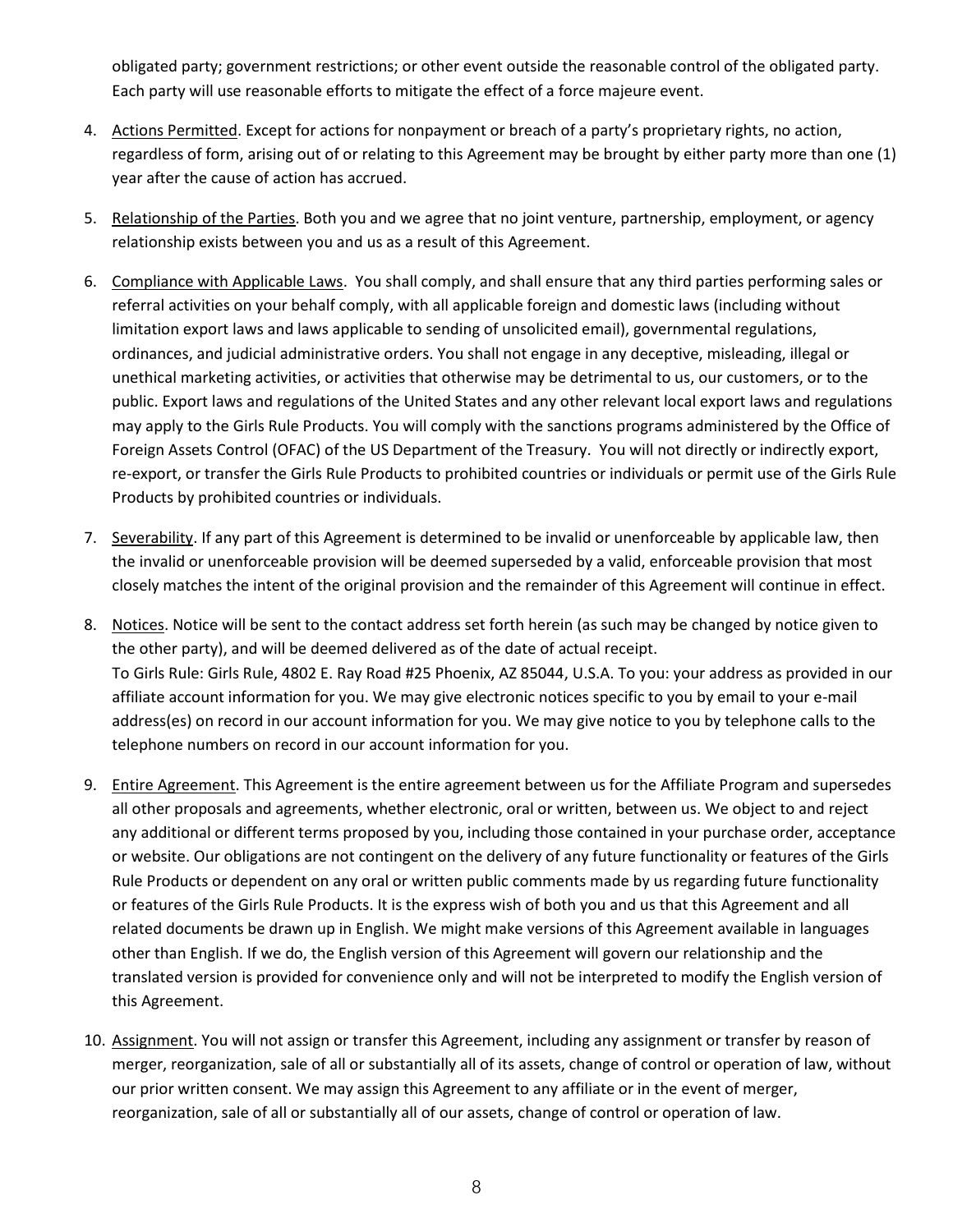- 11. No Third Party Beneficiaries. Nothing in this Agreement, express or implied, is intended to or shall confer upon any person or entity (other than the parties hereto) any right, benefit or remedy of any nature whatsoever under or by reason of this Agreement.
- 12. Program Overview Information. We may change the Program Overview information from time to time. Your participation in the Affiliate Program is subject to the Program Overview information, which is incorporated herein by reference.
- 13. No Licenses. We grant to you only the rights and licenses expressly stated in this Agreement, and you receive no other rights or licenses with respect to us, the Girls Rule Products, our trademarks, or any other property or right of ours.
- 14. Sales by Girls Rule. This Agreement shall in no way limit our right to sell the Girls Rule Products, directly or indirectly, to any current or prospective customers.
- 15. Authority. Each party represents and warrants to the other that it has full power and authority to enter into this Agreement and that it is binding upon such party and enforceable in accordance with its terms.
- 16. Survival. The following sections shall survive the expiration or termination of this Agreement: 'Commission and Payment', 'Proprietary Rights', 'Confidentiality', 'Effects of Termination/Expiration', 'Indemnification', 'Disclaimers; Limitation of Liability', 'Non-Solicitation' and 'General'.

# **Exhibit A**

# **Girls Rule – GDPR Data Processing Addendum (Affiliates)**

This Data Processing Addendum ("Addendum") sets out the terms that apply as between Girls Rule and Marketing Affiliate when processing EEA personal data in connection with the Marketing Affiliate Program. This Addendum forms part of the Marketing Affiliate Program Agreement. Capitalized terms used in this Addendum shall have the meanings given to them in the Marketing Affiliate Program Agreement (the "Agreement") unless otherwise defined in this Addendum.

- 1. Definitions: (a) "controller," "processor," "data subject," and "processing" (and "process") shall have the meanings given to them in Applicable Data Protection Law; (b) "Applicable Data Protection Law" means any and all applicable privacy and data protection laws and regulations applicable to the Personal Data in question, including, where applicable, EU Data Protection Law (in each case, as may be amended, superseded or replaced from time to time); (c) "EU Data Protection Law" means: (i) the EU General Data Protection Regulation (Regulation 2016/679) ("GDPR"); and (ii) the EU e-Privacy Directive (Directive 2002/58/EC); and (iii) any national data protection laws made under or pursuant to clause (i) or (ii); and (d) "Personal Data" means any information relating to an identified or identifiable natural person to the extent that such information is protected as personal data under Applicable Data Protection Law.
- 2. Purposes of processing. The parties acknowledge that in connection with the Marketing Affiliate Program, each party may provide or make available to the other party Personal Data. Each party shall process such data: (i) for the purposes described the Agreement; and/or (ii) as may otherwise be permitted under Applicable Data Protection Law.
- 3. Relationship of the parties. Each party will process the copy of the Personal Data in its possession or control as an independent controller (not as a joint controller with the other party). For the avoidance of doubt and